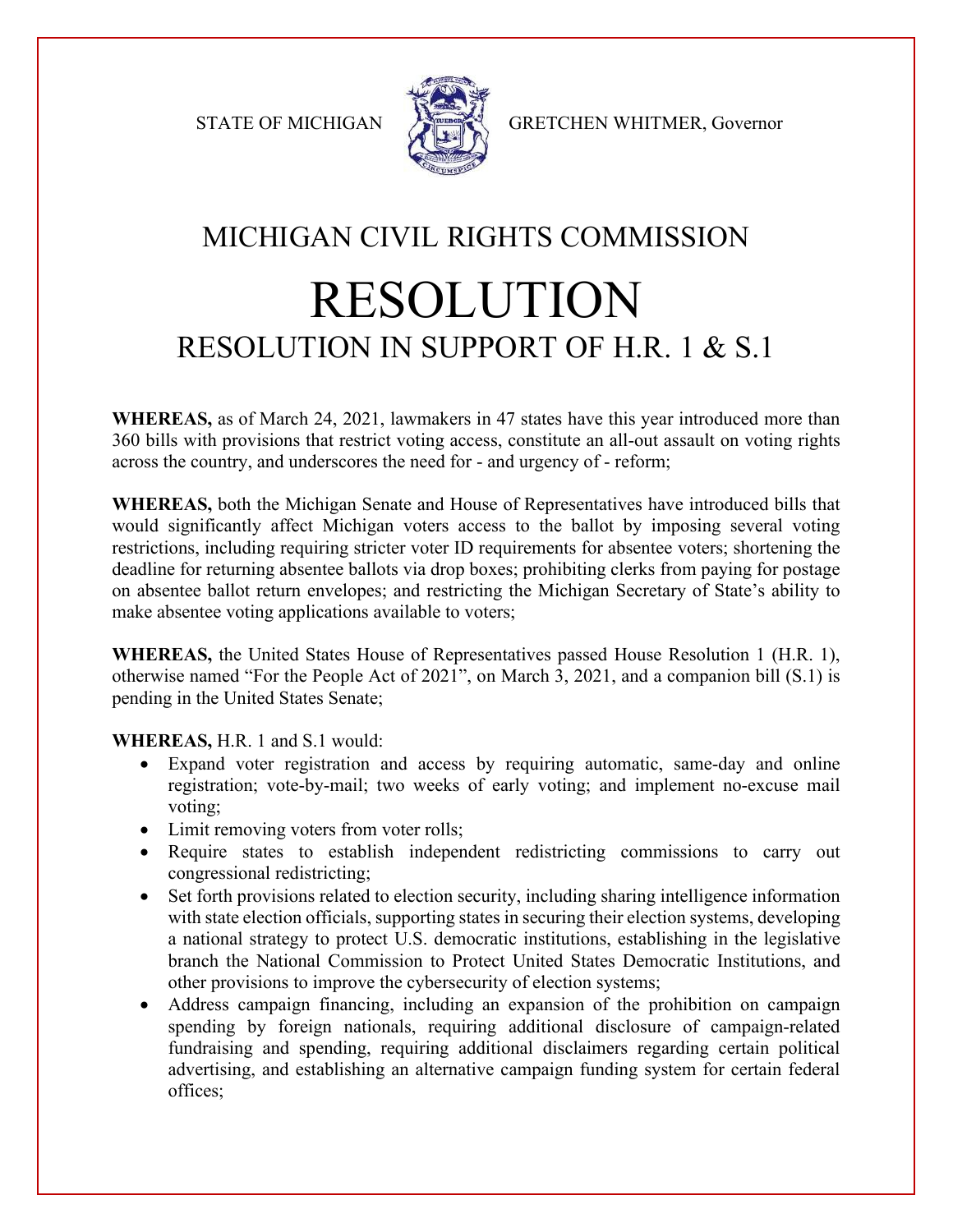- Strengthen small donor public financing to empower ordinary Americans instead of the big donors;
- Address ethics in all three branches of government, including requiring a code of conduct for Supreme Court Justices, prohibiting Members of the House from serving on the board of a for-profit entity, and establishing additional conflict-of-interest and ethics provisions for federal employees and the White House;
- Require the President, the Vice President, and certain candidates for those offices to disclose 10 years of tax returns;
- Help safeguard our sacred and constitutional rights and increase access to the vote by ending congressional gerrymandering;
- Restore the full protections of the Voting Rights Act; and
- Preempt state laws on felons voting in elections;

**WHEREAS,** H.R. 1 and S.1 respond to two crises facing our country: the ongoing attack on democracy — reflected in the assault on the United States Capitol on January 6, 2021, and the subsequent flood of voter suppression bills across the country — and the urgent demand for racial justice, and is based on the principle that the best way to defend democracy is to strengthen democracy;

**WHEREAS,** if enacted, H.R. 1 and S.1 would be the United States' most significant voting rights and democracy reform in more than half a century;

**WHEREAS,** in 2018, Michigan voters passed Proposition 3, which significantly enhanced our voting rights and provided equal access to the ballot;

**WHEREAS,** those rights and access are now in jeopardy as a result of the introduction of several voter suppression bills in both the Michigan Senate and House of Representatives;

**WHEREAS,** Michigan voters voiced their support for the strengthening of their voting rights by passing Proposition 3 with a 67-33% margin, thus rejecting Michigan's former restrictive standards;

**Therefore, be it resolved,** that the Michigan Civil Rights Commission supports the enactment of the "For the People Act of 2021", designed to protect and strengthen the voting rights of United States citizens, and provide the unfettered and unencumbered access to the ballot that is guaranteed by the United States and Michigan Constitutions, and request that the United States Senate pass the bill with all due haste;

**Be it further resolved,** that this resolution is effective immediately upon its passage;

**Be it finally resolved,** that this resolution be forwarded to the Speaker of the United States House of Representatives and the President of the United States Senate.